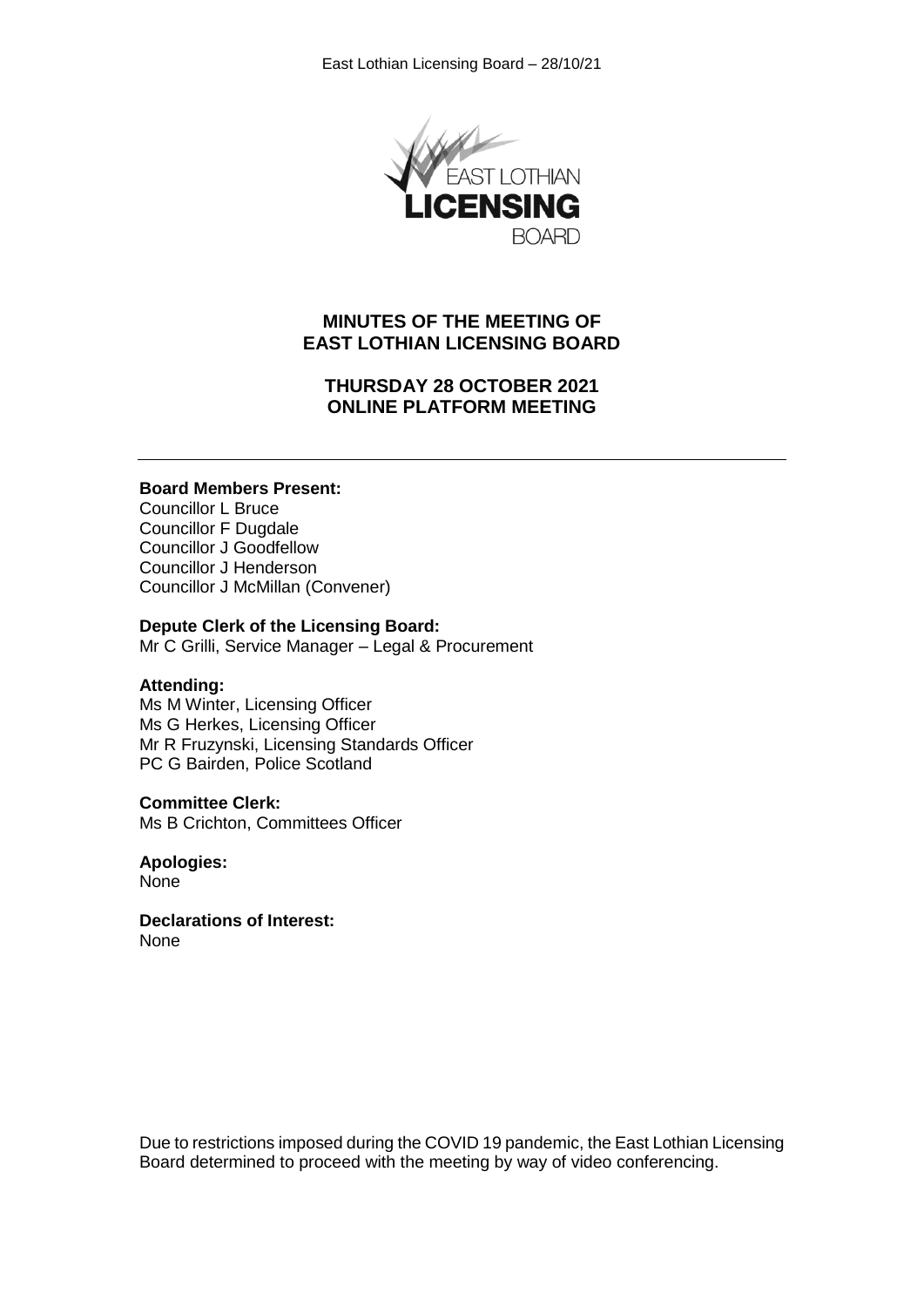The Convener began the meeting by paying tribute to Councillor Willie Innes, who had been a Member of the East Lothian Licensing Board and had passed away the previous weekend. He spoke of Councillor Innes' wit and wisdom, his guidance, and said he would be missed as a Member of the Licensing Board.

The Convener also noted his thanks for the work of Kirstie MacNeill, Clerk of the Licensing Board, who had recently retired.

### **1. MINUTES FOR APPROVAL Licensing Board 26 August 2021**

The minutes of the East Lothian Licensing Board meeting of 26 August 2021 were approved as a true record of the meeting.

### **2a. GRANT OF A PROVISIONAL PREMISES LICENCE Monktonhall Service Station, Musselburgh Bypass, Musselburgh**

The application sought a provisional premises licence and had attracted no objections from the police, NHS, planning, the public, the LSO, or community council.

Mr Andrew Hunter, agent, was present to speak to the application, along with Mr Tamer Saoud of Motor Fuel Ltd.

Mr Hunter began his presentation by providing background information regarding Motor Fuel Ltd., who held a number of licences across the UK and also operated the service station at Dalrymple outside North Berwick. A national exercise to refurbish their Londis convenience stores was underway, and the Monktonhall Service Station was located in an area of new housing development. The store sought a licence to provide a relatively small offer of beers, wines, and spirits, and Mr Hunter noted that all due diligence relating to the sale of alcohol would be undertaken by the company as an experienced national operator. He made a submission as to why the site should not be considered an excluded premises in terms of Section 123(1) of the Licensing Scotland Act 2005, and referred to details contained within the Customer Profile Research Report submitted as supporting documentation. He highlighted information to confirm that the test for local reliance on the premises had been met, and pointed to a statistically significant proportion of persons shown to be materially disadvantaged in terms of convenience should the retail facilities for groceries or fuel no longer be provided by the premises. Mr Hunter provided a summary of the research methodology and highlighted answers to open-ended questions and reasons provided for customers being reliant on the premises. Mr Hunter also advised that the layout plan had changed, and therefore the display capacity of alcohol had reduced from 14.43sqm to 13.4sqm.

Mr Hunter responded to questions from Members, and provided further clarification regarding the legislative test being met and evidence provided within the market research report. He also confirmed that the alcohol display would remain in the same place as shown in the submitted plan, and advised that the total shelving had been moderately reduced.

PC Graeme Bairden advised that the initial police letter of representation had related to there being no supplementary information provided to evidence that the premises should not be regarded as an excluded premises, but was satisfied with the additional information provided. He advised that only two calls relating to shoplifting had been received by police in the previous 12 months, which demonstrated that the staff were being vigilant.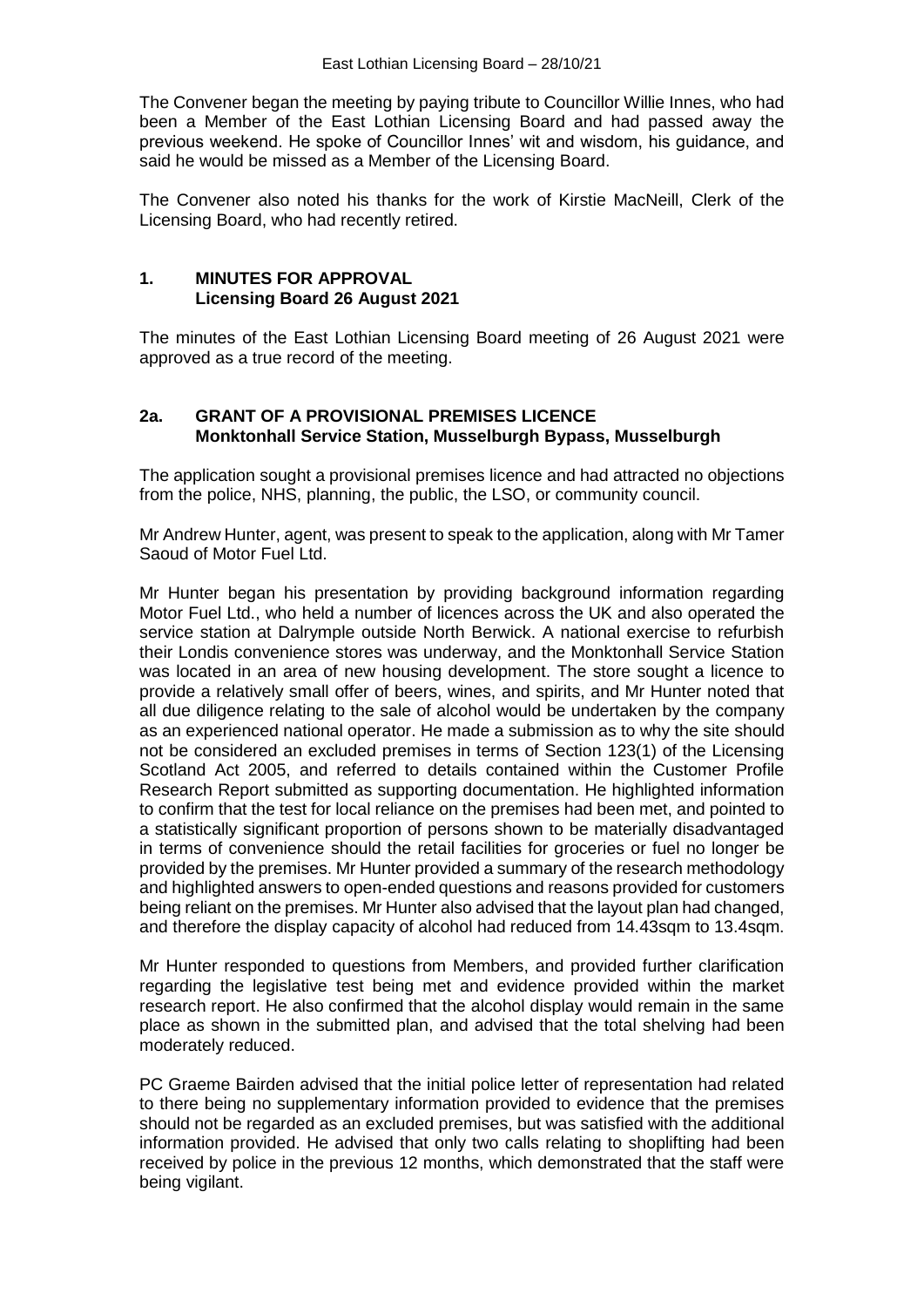Rudi Fruzynski, Licensing Standards Officer (LSO), was happy with the presentation by Mr Hunter. He was also satisfied that mitigations in place, such as the positioning of the alcohol display and the CCTV provision, were appropriate.

The Convener called an adjournment to allow Board Members to discuss the application in private.

Upon their return, the Convener invited Board Members to give their decisions. Some Board Members raised concerns with the wording of the legislation, but all were comfortable that the submission had evidenced that the premises met the statutory exemption to excluded premises in terms of the legislation.

The Depute Clerk of the Board noted that a revised layout plan had not yet been provided to the Board. Members agreed that Mr Hunter could submit said plan in due course and this would be taken forward as a minor variation with delegated authority to the Clerk of the Licensing Board.

### **Decision**

The Board unanimously granted the provisional premises licence.

### **2b. Musselburgh Service Station, 1 Edinburgh Road, Musselburgh**

The application sought a provisional premises licence and had attracted no objections from the police, NHS, planning, the LSO, or community council. Five public objections had been received, which mainly related to antisocial behaviour and concerns regarding overprovision.

Mr Andrew Hunter, agent, was present to speak to the application, along with Mr Tamer Saoud of Motor Fuel Ltd.

Mr Hunter advised that the application was in similar terms to the previous application heard by the Board. He made a submission as to why this site should not be considered an excluded premises in terms of Section 123(1) of the Licensing Scotland Act 2005, and referred to details contained within the Customer Profile Research Report submitted as supporting documentation. He highlighted information to confirm that the test for local reliance on the premises had been met, and pointed to a statistically significant proportion of persons shown to be materially disadvantaged in terms of convenience should the retail facilities for groceries or fuel no longer be provided from the premises. Mr Hunter also advised that the layout plan had changed, and therefore the display capacity of alcohol had reduced from 13.57sqm to 12.54sqm. Mr Hunter then addressed the concerns of each of the public objections: he noted that the premises could not be the source of any alcohol-related littering or antisocial behaviour to date; highlighted that one objector raised concerns about antisocial behaviour, while another described the area as peaceful; he stated that any music within the premises would be played at a background level; and he also noted that there were no objections from other traders in terms of overprovision. Finally, he submitted that that there was no evidential basis for the public concerns raised, and pointed to the lack of any police objection.

PC Graeme Bairden advised that his comments were similar to the previous application and was satisfied with the information provided by Mr Hunter. He noted six shoplifting incidents and two disturbances within the previous 12 months. He advised that youths gathered together in the area but that this was not directly attributable to the premises. He said that police would be able to deal with any issues on a case-bycase basis.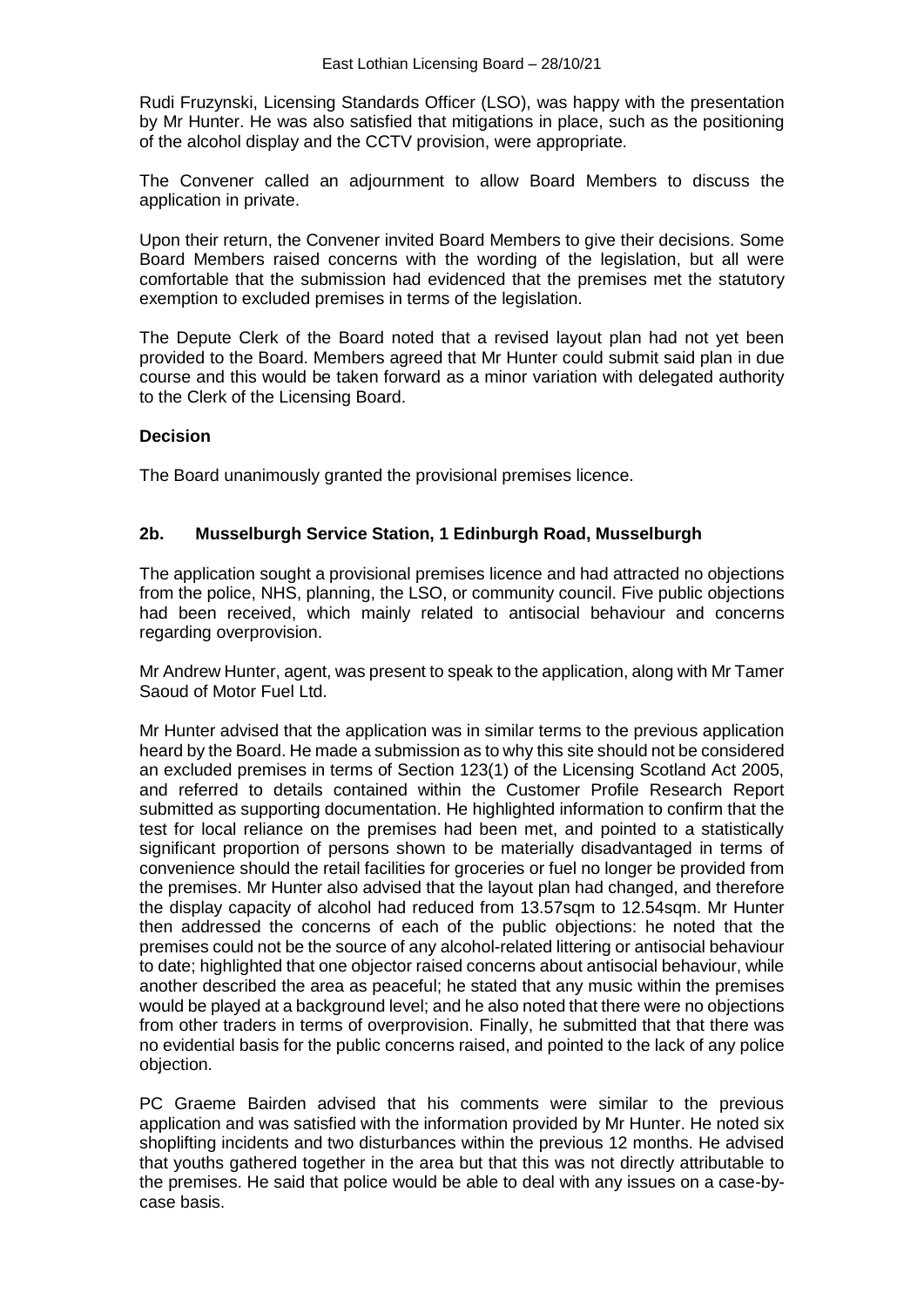The LSO was satisfied that Mr Hunter had addressed the test in terms of the legislation. He noted that licensing objectives stated that availability would be considered within 800 yards of a premises, and advised that within this area there was situated an Aldi, Lidl, Iceland, and Home Bargains; it would be for the Board to determine whether this represented an overprovision. The LSO gave his support to the application.

Mr Hunter highlighted the small offer of alcohol from the Londis brand and the minimal likelihood of competing with surrounding retailers in terms of price due to the nature of the convenience offer.

The Convener then called a short adjournment to allow Members to discuss in private.

Upon their return, the Convener invited Board Members to give their decisions. All Members were minded to grant the provisional premises licence, and Councillor Bruce encouraged residents to bring any concerns to the Board going forward.

The Depute Clerk of the Board noted that a revised layout plan had not yet been provided to the Board. Members agreed that Mr Hunter could submit said plan in due course and this would be taken forward as a minor variation with delegated authority to the Clerk of the Licensing Board.

#### **Decision**

The Board unanimously granted the provisional premises licence.

*Sederunt: Councillor Henderson left the meeting.* 

#### **3. MAJOR VARIATION OF A PREMISES LICENCE Tantallon Golf Club, 32 Westgate, North Berwick**

The application sought a major variation of the premises licence to provide off-sales. There were no objections from the police, NHS, planning, the public, the LSO, or community council.

Mr Andy Edwards, Club Secretary, was present to speak to the application. He advised that the clubhouse was accessible only to club members, of which there were 430 in total, as well as their guests. He advised that member cards were levied with money each year to spend on food and drink at the clubhouse to encourage socialisation with other members. With the closure of the clubhouse during the Covid-19 pandemic, it was proposed to give members the opportunity to spend the accumulated funds on cases of wine to be collected from the premises, hence the application to add off-sales. He provided information on the clubhouse's current operating hours, which were within Board policy, and said that hours may be reviewed coming into winter.

Mr Edwards answered questions from Members. He confirmed that the alcohol would be provided only on a collection basis, and would probably be restricted to two cases per member. Mr Edwards confirmed that full off-sales permission was sought rather than restricting the offer only to this scheme. Mr Edwards confirmed that members' guests could also purchase alcohol.

PC Bairden advised that Police Scotland held no objections to the plans and said the club caused no concerns.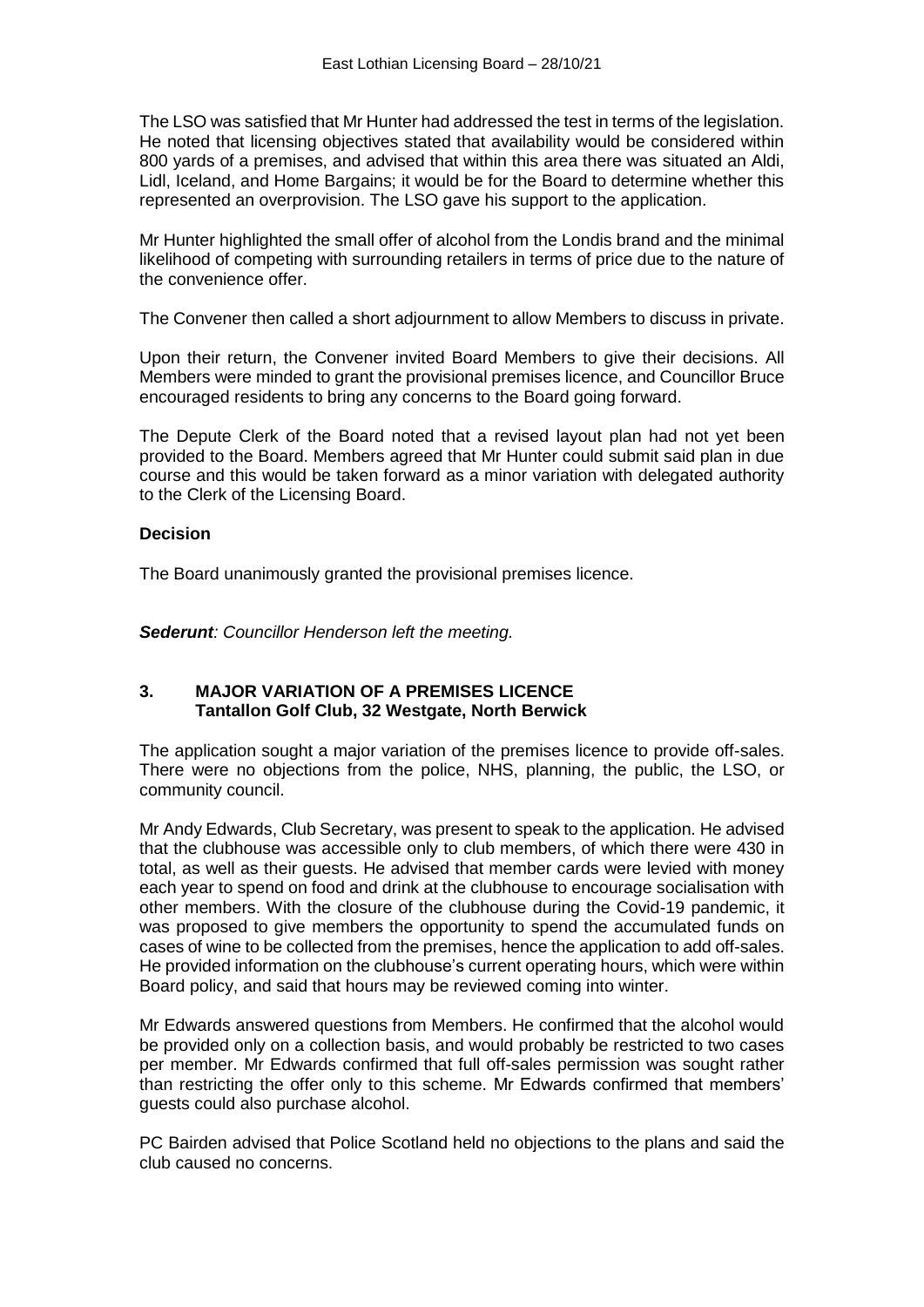The LSO was happy for the club to hold a generic off-sales licence, and commented that the premises was very well run.

The Convener invited all Members to give their decisions. Members commented on the premises being well run, and Councillors Bruce and McMillan encouraged the provision of locally-produced food and drink. All Members were minded to grant the major variation.

### **Decision**

The Board unanimously granted the major variation of the premises licence to add offsales.

### **4. Chief Constable's Report to the East Lothian Licensing Board, period 1 April 2020 – 31 March 2021**

This report would be heard at the following meeting due to the presenter being called away on emergency police duties.

#### **Decision**

The East Lothian Licensing Board agreed to continue this item to the November meeting of the Board.

## **FESTIVE HOURS STATEMENT**

The Depute Clerk of the Board read the festive hours statement on behalf of the East Lothian Licensing Board.

In terms of Section 67 of the Licensing (Scotland) Act 2005, the Board had determined that it was appropriate to grant a general extension of licensed hours for the festive period. This extension would apply as follows:-

Christmas Eve - Friday 24 December 2021, Christmas Day - Saturday 25 December 2021, Boxing Day - Sunday 26 December 2021, Hogmanay - Friday 31 December 2021 and New Year's Day - Saturday 1 January 2022, (inclusive) and would allow an extension of the terminal hour for the sale of alcohol during that period until 2am.

This extension would only apply to on-sales and not to off-sales of alcohol.

There would be no general extensions outwith these days although any applications for extended hours outwith the general extension would be considered on a case-bycase basis. It should be noted that such applications require to be submitted no later than 2 December 2021.

There would be no need for licensees to apply for the general extension to 2am. On sales premises could utilise these hours to the extent they considered appropriate.

The Convener confirmed that this information would be communicated with licensees through the usual channels.